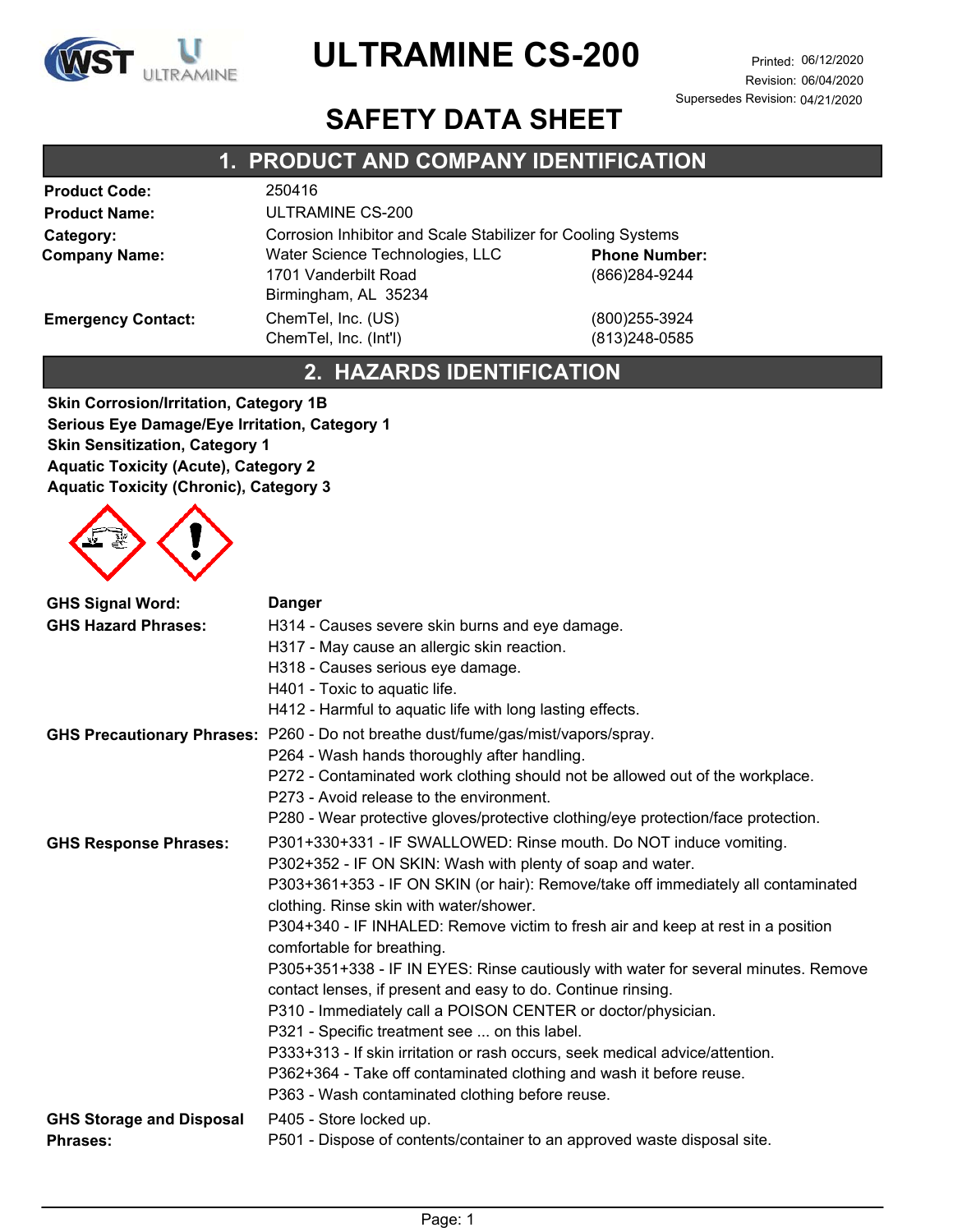

Revision: 06/04/2020 Supersedes Revision: 04/21/2020

## **SAFETY DATA SHEET**

#### **Hazard Rating System: HEALTH**

**HMIS:**



#### **3. COMPOSITION/INFORMATION ON INGREDIENTS**

| CAS#       | Ingredient(s)                                                                                               | <b>Concentration</b> |
|------------|-------------------------------------------------------------------------------------------------------------|----------------------|
|            | 143239-08-1 2-Butenedioic acid (2Z)-, sodium salt (1:2),<br>reaction products with sodium phosphonate (1:2) | $2.5 - 10.0 %$       |
|            | 61791-26-2 Fatty alkylamine, ethoxylated                                                                    | $2.5 - 10.0 %$       |
| 68424-85-1 | Alkyl(C12-C16) dimethylbenzylammonium<br>chloride                                                           | $2.5 - 10.0 %$       |

### **4. FIRST AID MEASURES**

| <b>Emergency and First Aid</b>              |                                                                                                                                                                                                                                   |  |  |
|---------------------------------------------|-----------------------------------------------------------------------------------------------------------------------------------------------------------------------------------------------------------------------------------|--|--|
| <b>Procedures:</b>                          |                                                                                                                                                                                                                                   |  |  |
| In Case of Inhalation:                      | Remove to fresh air and keep at rest in a position comfortable for breathing. If breathing<br>is difficult, give oxygen. Seek medical advice/attention if you feel unwell.                                                        |  |  |
| In Case of Skin Contact:                    | Wash exposed area with soap and water thoroughly.Remove contaminated clothing and<br>wash before reuse. Seek medical advice/attention immediately.                                                                                |  |  |
| In Case of Eye Contact:                     | Immediately flush eyes with running water for at least 15 minutes. Remove contact<br>lenses if present and easy to do so, after the first 5 minutes. Seek medical<br>advice/attention immediately.                                |  |  |
| In Case of Ingestion:                       | Rinse mouth with water. Do NOT induce vomiting. Give plenty of water. Never give<br>anything to an unconscious person. Seek medical advice/attention immediately.                                                                 |  |  |
| <b>Note to Physician:</b>                   | Based on the individual reactions of the patient, the physician's judgment should be used<br>to treat symptomatically and supportively.                                                                                           |  |  |
|                                             | <b>5. FIRE FIGHTING MEASURES</b>                                                                                                                                                                                                  |  |  |
| Flash Pt:                                   | > 93.3 C (> 200.00 F) Method Used: ASTM D Closed Cup                                                                                                                                                                              |  |  |
| <b>Explosive Limits:</b>                    | LEL: No data.<br>UEL: No data.                                                                                                                                                                                                    |  |  |
| <b>Autoignition Pt:</b>                     | No data.                                                                                                                                                                                                                          |  |  |
|                                             | Suitable Extinguishing Media:Use water spray, dry chemical, carbon dioxide, or alcohol-resistant foam. Use very large<br>quantities (flooding) of water applied as a mist or spray; solid streams of water may be<br>ineffective. |  |  |
| <b>Fire Fighting Instructions:</b>          | Protective Equipment: Wear self-contained breathing apparatus and protective clothing<br>to prevent contact with skin and eyes.                                                                                                   |  |  |
| <b>Flammable Properties and</b><br>Hazards: | No data available.                                                                                                                                                                                                                |  |  |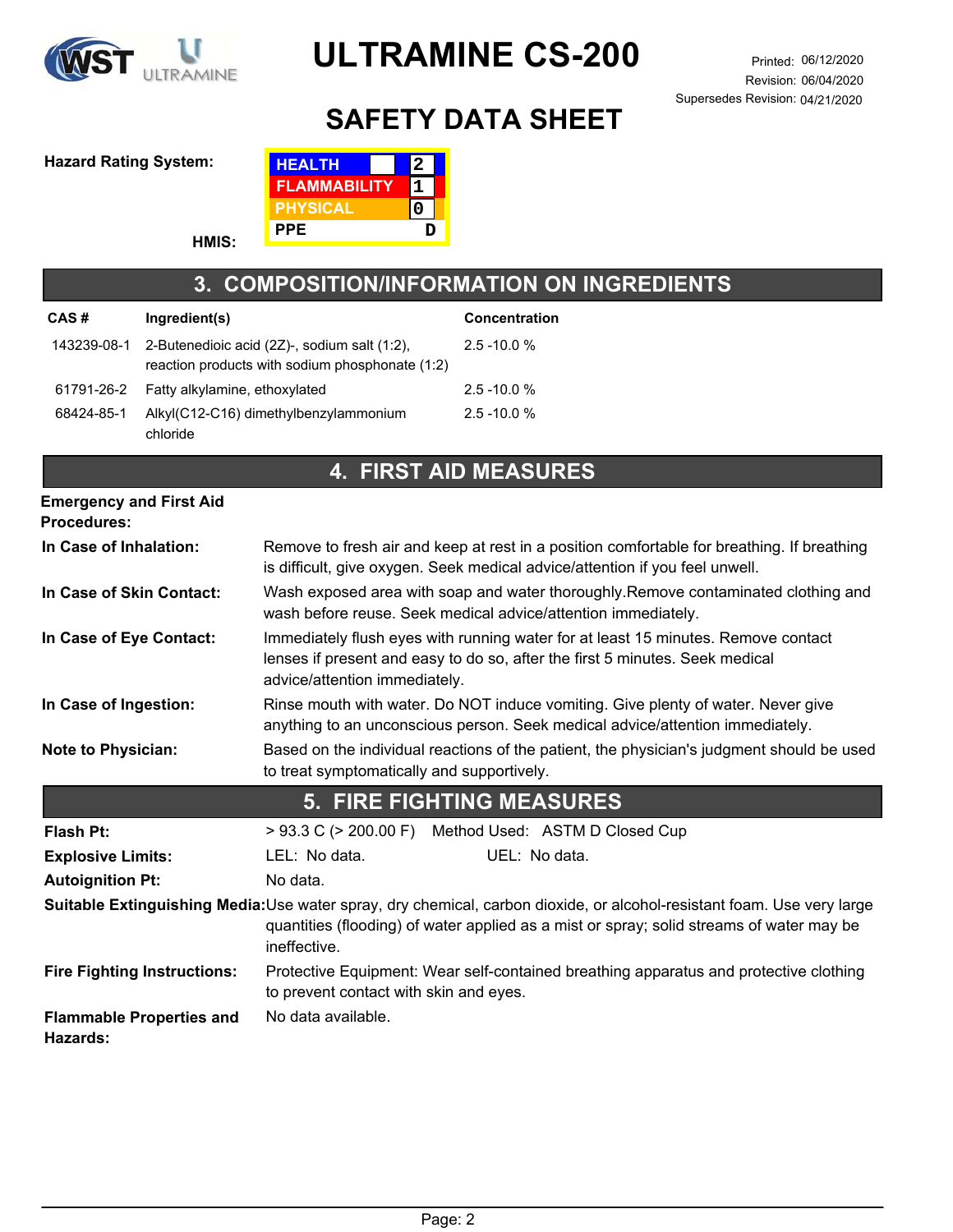

Revision: 06/04/2020 Supersedes Revision: 04/21/2020

### **SAFETY DATA SHEET**

### **6. ACCIDENTAL RELEASE MEASURES**

| <b>Protective Precautions,</b><br><b>Protective Equipment and</b><br><b>Emergency Procedures:</b> | Avoid contact with spilled material. Avoid breathing vapors, mist, or gas. Ventilate area of<br>leak or spill. Wear appropriate personal protection equipment.                                                                                                        |
|---------------------------------------------------------------------------------------------------|-----------------------------------------------------------------------------------------------------------------------------------------------------------------------------------------------------------------------------------------------------------------------|
| <b>Environmental Precautions:</b>                                                                 | Prevent further leakage or spillage if safe to do so. Do not let product enter drains.<br>Discharge into the environment must be avoided.                                                                                                                             |
| <b>Steps To Be Taken In Case</b><br><b>Material Is Released Or</b><br>Spilled:                    | Collect liquid by absorbing with an inert material (e.g. vermiculite, dry sand, earth), clean<br>contaiminated surface thoroughly, and place in a container for disposal according to local<br>regulations.                                                           |
|                                                                                                   | 7. HANDLING AND STORAGE                                                                                                                                                                                                                                               |
| <b>Precautions To Be Taken in</b><br>Handling:                                                    | Avoid prolonged or repeated contact with eyes, skin, or clothing. Wash thoroughly after<br>handling. Avoid breathing product vapors or mists. Use with adequate ventilation. Keep<br>containers closed when not in use.                                               |
| <b>Precautions To Be Taken in</b><br>Storing:                                                     | Store in a dry, cool, and well ventilated area away from heat sources and incompatible<br>materials. Keep containers securely sealed. Protect containers from physical damage<br>and check regularly for leaks.                                                       |
|                                                                                                   | Product should be stored at temperatures above 40°F (5°C). At temperatures below<br>40°F (5°C), surfactant stratification is possible, giving the appearance of product<br>separation. The product should then be slowly heated to above $40^{\circ}F$ (5°C) and then |

#### **8. EXPOSURE CONTROLS/PERSONAL PROTECTION**

gently agitated to return to original homogeneous state.

| CAS#                                                                                                                                                                                              | <b>Components (Chemical Name)</b>                                                                  |                                                                                                                                                                                                                                                                                                                                                                                                                                                                                                                                                                                                                                                               | <b>OSHA TWA</b>                                                                                                                                                                                                                                                                                                                                                                                         | <b>ACGIH TWA</b> | <b>Other Limits</b> |
|---------------------------------------------------------------------------------------------------------------------------------------------------------------------------------------------------|----------------------------------------------------------------------------------------------------|---------------------------------------------------------------------------------------------------------------------------------------------------------------------------------------------------------------------------------------------------------------------------------------------------------------------------------------------------------------------------------------------------------------------------------------------------------------------------------------------------------------------------------------------------------------------------------------------------------------------------------------------------------------|---------------------------------------------------------------------------------------------------------------------------------------------------------------------------------------------------------------------------------------------------------------------------------------------------------------------------------------------------------------------------------------------------------|------------------|---------------------|
| 143239-08-1                                                                                                                                                                                       | 2-Butenedioic acid (2Z)-, sodium salt<br>(1:2), reaction products with sodium<br>phosphonate (1:2) |                                                                                                                                                                                                                                                                                                                                                                                                                                                                                                                                                                                                                                                               | No data.                                                                                                                                                                                                                                                                                                                                                                                                | No data.         | No data.            |
| 61791-26-2                                                                                                                                                                                        | Fatty alkylamine, ethoxylated                                                                      |                                                                                                                                                                                                                                                                                                                                                                                                                                                                                                                                                                                                                                                               | No data.                                                                                                                                                                                                                                                                                                                                                                                                | No data.         | No data.            |
| 68424-85-1                                                                                                                                                                                        | Alkyl(C12-C16)<br>dimethylbenzylammonium chloride                                                  |                                                                                                                                                                                                                                                                                                                                                                                                                                                                                                                                                                                                                                                               | No data.                                                                                                                                                                                                                                                                                                                                                                                                | No data.         | No data.            |
| <b>Respiratory Equipment</b><br>(Specify Type):<br><b>Eye Protection:</b><br><b>Protective Gloves:</b><br><b>Other Protective Clothing:</b><br><b>Engineering Controls</b><br>(Ventilation etc.): |                                                                                                    | Use a NIOSH/MSHA or European Standard EN 149 approved respirator if exposure<br>limits are exceeded or if irritation or other symptoms are experienced.<br>Splash goggles and/or face shield.<br>Wear appropriate gloves to prevent skin exposure.<br>Wear appropriate protective clothing to prevent skin exposure.<br>Use local and/or general exhaust ventilation to maintain airborne concentrations below<br>irritating levels or airborne exposure limits, whichever is lower. Local exhaust is<br>generally preferred because it can control the emission of the contaminant at its source,<br>preventing dispersion of it into the general work area. |                                                                                                                                                                                                                                                                                                                                                                                                         |                  |                     |
| <b>Practices:</b>                                                                                                                                                                                 | Work/Hygienic/Maintenance                                                                          |                                                                                                                                                                                                                                                                                                                                                                                                                                                                                                                                                                                                                                                               | An eye wash station should be accessible in the immediate area of use. Always observe<br>good personal hygiene measures, such as washing after handling the material and<br>before eating, drinking, and/or smoking. Routinely wash work clothing and protective<br>equipment to remove contaminants. Discard contaminated clothing and footwear that<br>cannot be cleaned. Practice good housekeeping. |                  |                     |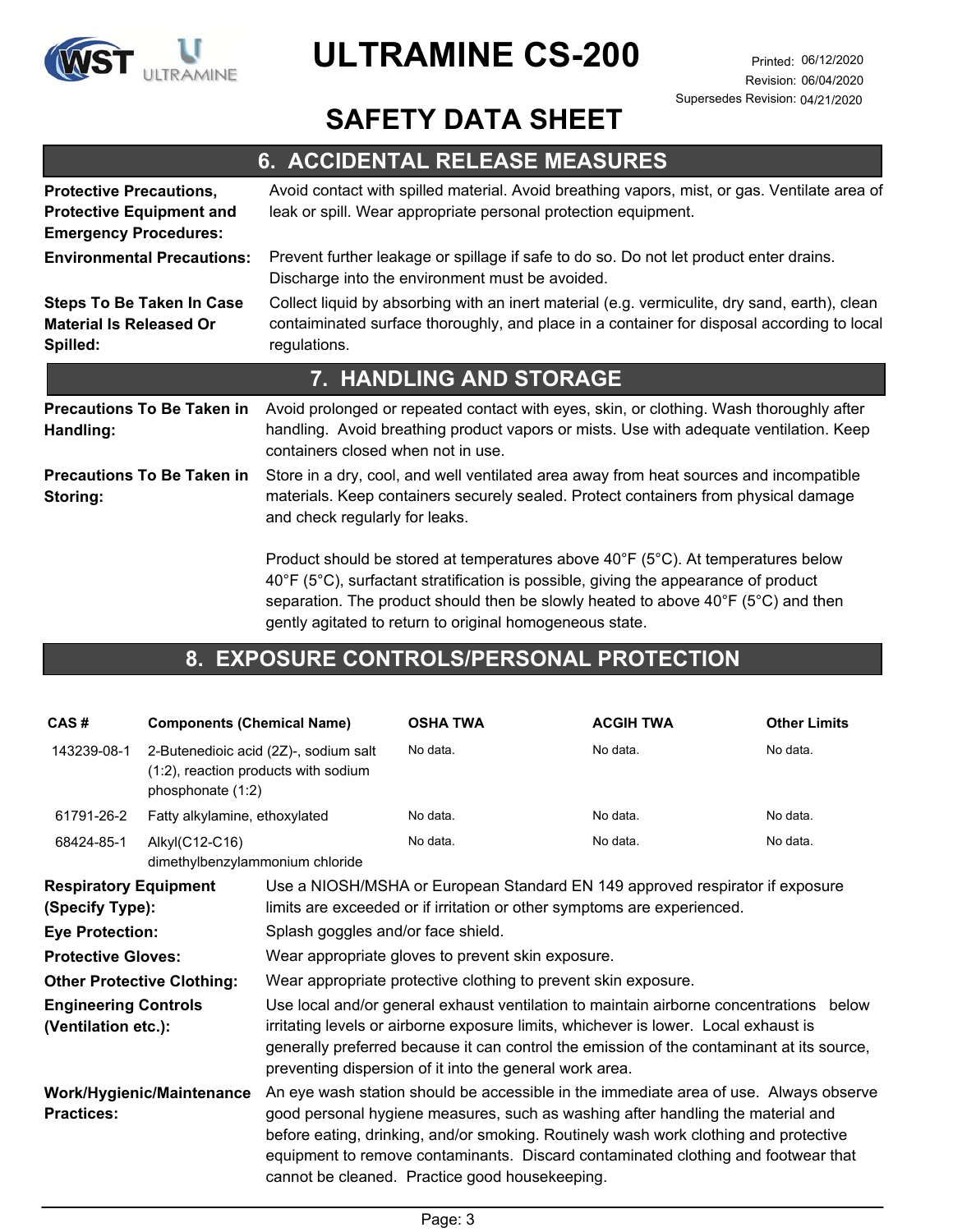

Revision: 06/04/2020 Supersedes Revision: 04/21/2020

## **SAFETY DATA SHEET**

**Environmental Exposure Controls:**

Prevent further leakage or spillage if safe to do so. Do not let product enter drains. Discharge into the environment must be avoided.

### **9. PHYSICAL AND CHEMICAL PROPERTIES**

| <b>Physical States:</b>         | [ X ] Liquid<br>[ ] Solid<br>1 Gas                           |
|---------------------------------|--------------------------------------------------------------|
| <b>Appearance and Odor:</b>     | Colorless to pale yellow. amine-like.                        |
| <b>Freeze Point/Pour Point:</b> | No data.                                                     |
| <b>Boiling Point:</b>           | No data.                                                     |
| <b>Autoignition Pt:</b>         | No data.                                                     |
| <b>Flash Pt:</b>                | $> 93.3$ C ( $> 200.00$ F)<br>Method Used: ASTM D Closed Cup |
| <b>Explosive Limits:</b>        | LEL: No data.<br>UEL: No data.                               |
| Specific Gravity (Water = 1):   | $1.065 + / -0.05$                                            |
| Vapor Pressure (vs. Air or      | No data.                                                     |
| $mm Hg$ :                       |                                                              |
| Vapor Density (vs. Air = 1):    | No data.                                                     |
| <b>Evaporation Rate:</b>        | No data.                                                     |
| <b>Solubility in Water:</b>     | completely miscible                                          |
| pH:                             | 10.0 - 11.0 - (neat)                                         |
| <b>Percent Volatile:</b>        | No data.                                                     |

#### **10. STABILITY AND REACTIVITY**

| Stability:                                              | Unstable [ ]<br>Stable $[X]$                                                                         |
|---------------------------------------------------------|------------------------------------------------------------------------------------------------------|
| <b>Conditions To Avoid - Instability:</b>               | Extremes of temperature and direct sunlight. flames and sparks.                                      |
| <b>Incompatibility - Materials To Avoid:</b>            | Strong acids, Strong oxidizing agents, Mineral acids, Alkali metals.                                 |
| <b>Hazardous Decomposition or</b><br><b>Byproducts:</b> | Carbon monoxide, Carbon dioxide, Nitrogen oxides, Ammonia.<br>Will not occur $[X]$<br>Will occur [ ] |
| <b>Possibility of Hazardous Reactions:</b>              | No data available.                                                                                   |
| <b>Conditions To Avoid - Hazardous</b>                  |                                                                                                      |

**Reactions:**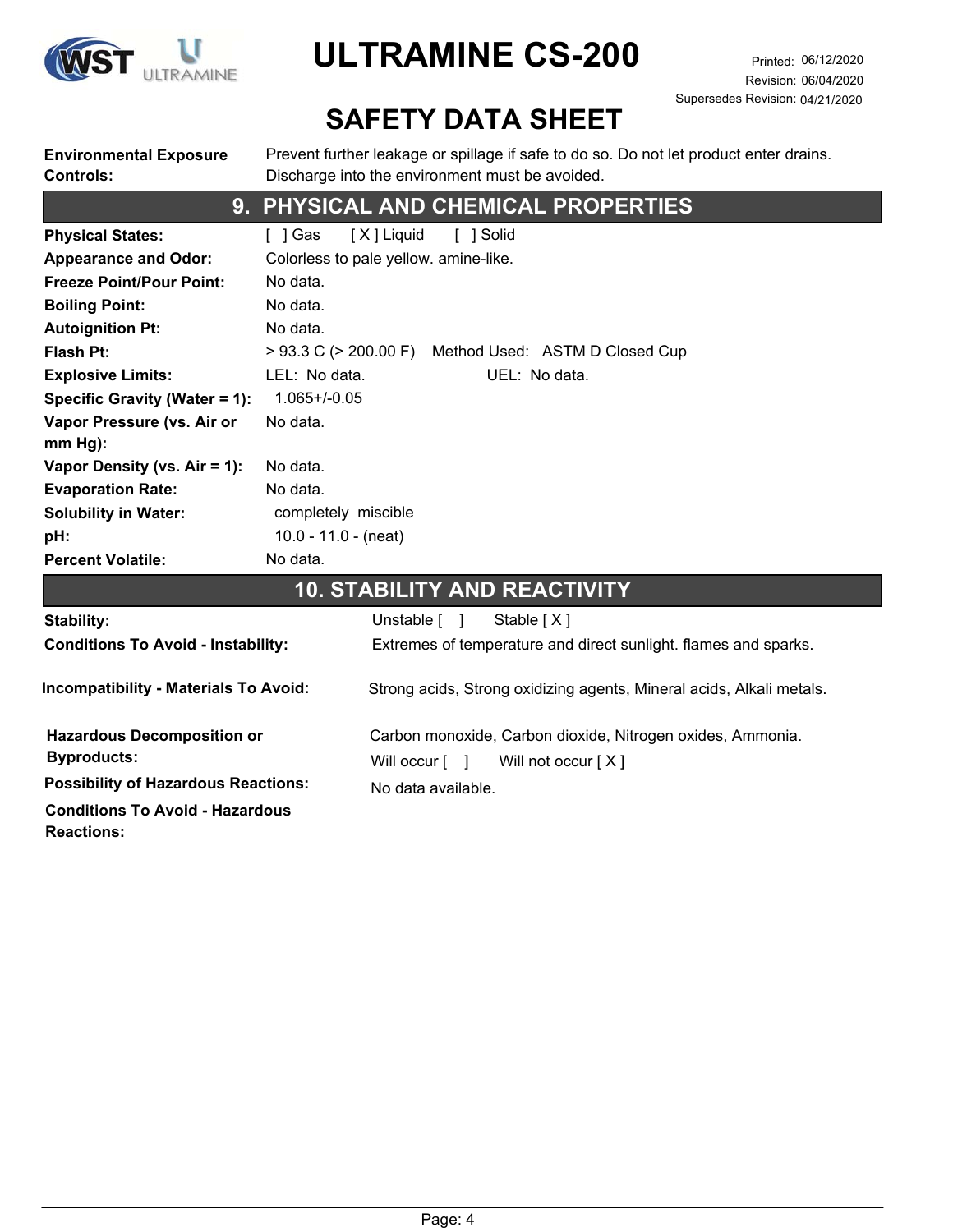

Revision: 06/04/2020 Supersedes Revision: 04/21/2020

### **SAFETY DATA SHEET**

|                                           |                                   | <b>11. TOXICOLOGICAL INFORMATION</b>                                                                                                                                                   |            |             |              |             |
|-------------------------------------------|-----------------------------------|----------------------------------------------------------------------------------------------------------------------------------------------------------------------------------------|------------|-------------|--------------|-------------|
|                                           | <b>Toxicological Information:</b> | The product has not been tested. Any statements on toxicology have been derived from                                                                                                   |            |             |              |             |
|                                           |                                   | products of a similar structure and composition.                                                                                                                                       |            |             |              |             |
|                                           |                                   | ATE mix for product. (calculated)                                                                                                                                                      |            |             |              |             |
|                                           |                                   | Oral: >2,000 mg/kg                                                                                                                                                                     |            |             |              |             |
|                                           |                                   | Dermal: >5,000 mg/kg                                                                                                                                                                   |            |             |              |             |
|                                           |                                   | Inhalation: Not determined                                                                                                                                                             |            |             |              |             |
|                                           |                                   | CAS# 61791-26-2:                                                                                                                                                                       |            |             |              |             |
|                                           |                                   | Acute toxicity, LD50, Oral, Rat, 620.0 MG/KG.                                                                                                                                          |            |             |              |             |
|                                           |                                   | Result:                                                                                                                                                                                |            |             |              |             |
|                                           |                                   | Gastrointestinal: Nausea or vomiting.<br>- Farm Chemicals Handbook., Meister Pub., 37841 Euclid Ave., Willoughy, OH 44094,                                                             |            |             |              |             |
|                                           |                                   | Vol/p/yr: -, C147, 1991                                                                                                                                                                |            |             |              |             |
|                                           |                                   | Acute toxicity, LD50, Skin, Rat, > 10.00 GM/KG.<br>Result:                                                                                                                             |            |             |              |             |
|                                           |                                   | Skin and Appendages: Skin: After systemic exposure: Dermatitis, other.<br>- Farm Chemicals Handbook., Meister Pub., 37841 Euclid Ave., Willoughy, OH 44094,<br>Vol/p/yr: -, C147, 1991 |            |             |              |             |
|                                           |                                   | CAS# 68424-85-1:<br>Acute toxicity, LD50, Oral, Rat, 426.0 MG/KG.<br>Result:                                                                                                           |            |             |              |             |
|                                           |                                   | Tumorigenic: Carcinogenic by RTECS criteria.<br>Lungs, Thorax, or Respiration: Tumors.<br>- U.S. Army, Environmental Hygiene Agency Reports., Vol/p/yr: 5177T7-66, 1967                |            |             |              |             |
| CAS#                                      | Ingredient(s)                     |                                                                                                                                                                                        | <b>NTP</b> | <b>IARC</b> | <b>ACGIH</b> | <b>OSHA</b> |
| 143239-08-1                               |                                   | 2-Butenedioic acid (2Z)-, sodium salt (1:2), reaction<br>products with sodium phosphonate (1:2)                                                                                        | n.a.       | n.a.        | n.a.         | n.a.        |
| 61791-26-2                                | Fatty alkylamine, ethoxylated     |                                                                                                                                                                                        | n.a.       | n.a.        | n.a.         | n.a.        |
| 68424-85-1                                |                                   | Alkyl(C12-C16) dimethylbenzylammonium chloride                                                                                                                                         | n.a.       | n.a.        | n.a.         | n.a.        |
|                                           |                                   | <b>12. ECOLOGICAL INFORMATION</b>                                                                                                                                                      |            |             |              |             |
| <b>General Ecological</b><br>Information: |                                   | Testing results as product:                                                                                                                                                            |            |             |              |             |
|                                           |                                   | SURVIVAL LC50 (48 h): 3.18 mg/L (C. dubia) (EPA Method 2002)                                                                                                                           |            |             |              |             |
|                                           |                                   | SURVIVAL NOEC / LOEC (48 h): 2.5 / 5.0 mg/L (C. dubia) (EPA Method 2002)                                                                                                               |            |             |              |             |
|                                           |                                   | SURVIVAL NOEC / LOEC (7 day): 1.3 / 2.5 mg/L (C.dubia) (EPA Method 1002)                                                                                                               |            |             |              |             |
|                                           |                                   | REPRODUCTION NOEC / LOEC (7 day): 0.6 / 1.3 mg/L (C.dubia) (EPA Method 1002)                                                                                                           |            |             |              |             |
|                                           |                                   | SURVIVAL LC50 (48 h): 9.64 mg/L (P. promelas) (EPA Method 2000)                                                                                                                        |            |             |              |             |
|                                           |                                   | SURVIVAL NOEC / LOEC (48 h): 5.0 / 10.0 mg/L (P. promelas) (EPA Method 2000)                                                                                                           |            |             |              |             |
|                                           |                                   | SURVIVAL NOEC / LOEC (7 day): 3.0 / 6.0 mg/L (P. promelas) (EPA Method 1000)                                                                                                           |            |             |              |             |
|                                           |                                   | GROWTH NOEC / LOEC (7 day): 1.5 / 3.0 mg/L (P. promelas) (EPA Method 1000)                                                                                                             |            |             |              |             |
| Persistence and                           |                                   | A part of the components are heavily biodegradable.                                                                                                                                    |            |             |              |             |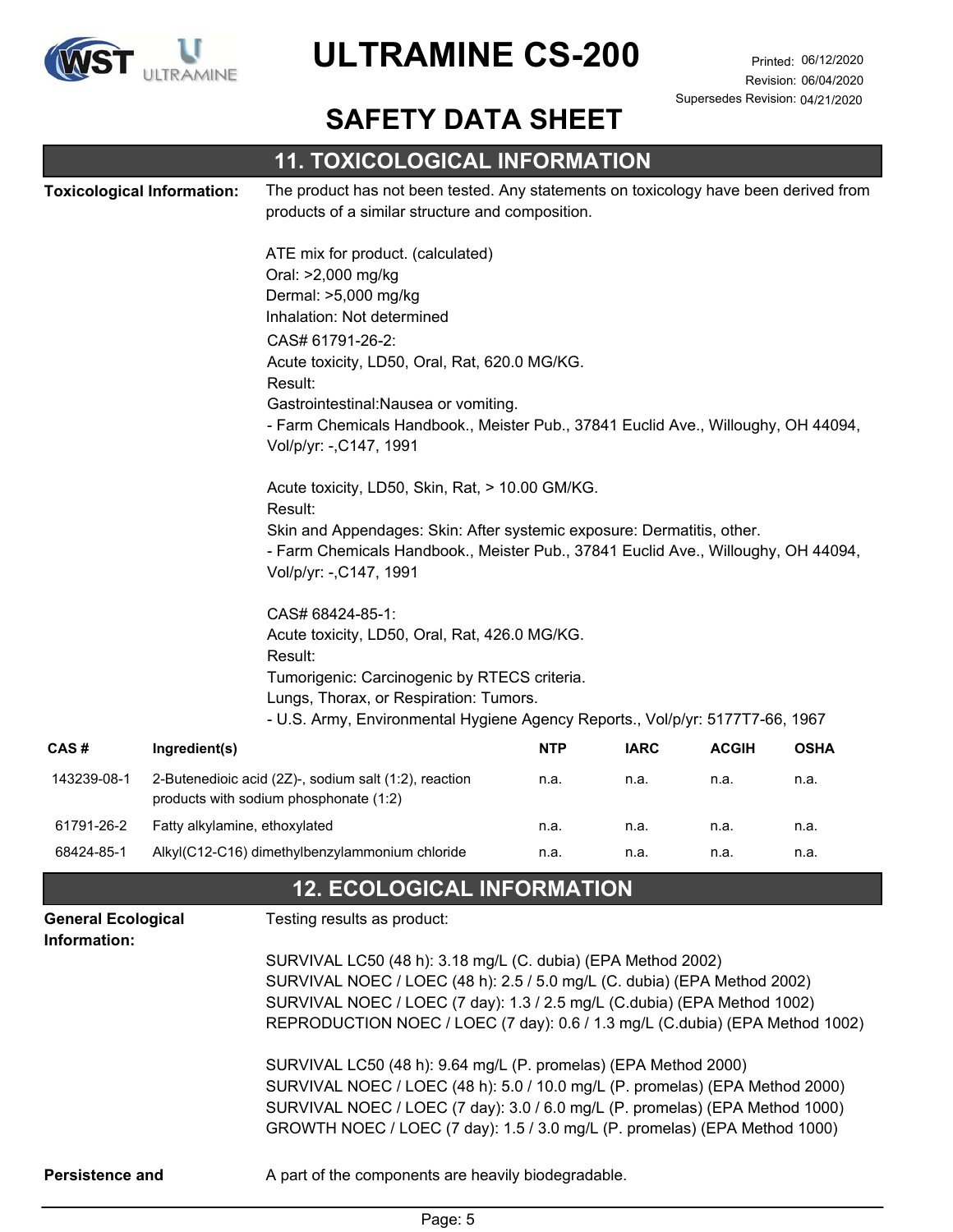

Revision: 06/04/2020 Supersedes Revision: 04/21/2020

## **SAFETY DATA SHEET**

| Degradability:<br><b>Bioaccumulative Potential:</b> | Inorganic salts are basically not biodegradable.<br>Not expected. |                                                                                                                                                                                                                                                                                                                                                                |                |  |
|-----------------------------------------------------|-------------------------------------------------------------------|----------------------------------------------------------------------------------------------------------------------------------------------------------------------------------------------------------------------------------------------------------------------------------------------------------------------------------------------------------------|----------------|--|
|                                                     | <b>13. DISPOSAL CONSIDERATIONS</b>                                |                                                                                                                                                                                                                                                                                                                                                                |                |  |
| <b>Waste Disposal Method:</b>                       |                                                                   | RCRA: It is the responsibility of the product user to determine at the time of disposal<br>whether a material containing the product or derived from the product should be<br>classified as a hazardous waste (40 CFR 261.20-24).                                                                                                                              |                |  |
|                                                     |                                                                   | Disposal: Whatever cannot be saved for recovery or recycling should be disposed of in<br>accordance with local, state, and federal regulations. Consult state or local regulation for<br>any additional handling, treatment, or disposal requirements. For disposal, contact a<br>properly licensed waste treatment, storage, disposal, or recycling facility. |                |  |
|                                                     | <b>14. TRANSPORT INFORMATION</b>                                  |                                                                                                                                                                                                                                                                                                                                                                |                |  |
| <b>LAND TRANSPORT (US DOT):</b>                     |                                                                   |                                                                                                                                                                                                                                                                                                                                                                |                |  |
|                                                     | Amines)                                                           | DOT Proper Shipping Name: Amines, liquid, corrosive, n.o.s., (Alkyl dimethyl benzyl ammonium chloride, Tallow                                                                                                                                                                                                                                                  |                |  |
| <b>DOT Hazard Class:</b><br><b>UN/NA Number:</b>    | <b>CORROSIVE</b><br>8<br><b>UN2735</b><br>혼<br>CORROSIVE          | <b>Packing Group:</b>                                                                                                                                                                                                                                                                                                                                          | $\mathbf{III}$ |  |
| <b>LAND TRANSPORT (Canadian TDG):</b>               |                                                                   |                                                                                                                                                                                                                                                                                                                                                                |                |  |
| <b>TDG Shipping Name:</b>                           | Amines)                                                           | Amines, liquid, corrosive, n.o.s., (Alkyl dimethyl benzyl ammonium chloride, Tallow                                                                                                                                                                                                                                                                            |                |  |
| <b>UN Number:</b><br><b>Hazard Class:</b>           | 2735<br>8 - CORROSIVE                                             | <b>Packing Group:</b><br><b>TDG Classification:</b>                                                                                                                                                                                                                                                                                                            | Ш              |  |
| <b>MARINE TRANSPORT (IMDG/IMO):</b>                 |                                                                   |                                                                                                                                                                                                                                                                                                                                                                |                |  |
| <b>IMDG/IMO Shipping Name:</b>                      | Amine)                                                            | Amines, liquid, corrosive, n.o.s., (Alkyl dimethyl benzyl ammonium chloride, Tallow                                                                                                                                                                                                                                                                            |                |  |
| <b>UN Number:</b><br><b>Hazard Class:</b>           | 2735<br>8 - CORROSIVE                                             | <b>Packing Group:</b>                                                                                                                                                                                                                                                                                                                                          | Ш              |  |
|                                                     |                                                                   | <b>IMDG MFAG Number:</b>                                                                                                                                                                                                                                                                                                                                       |                |  |
| <b>IMDG EMS Page:</b><br>AIR TRANSPORT (ICAO/IATA): |                                                                   |                                                                                                                                                                                                                                                                                                                                                                |                |  |
| <b>ICAO/IATA Shipping Name:</b>                     | Amine)                                                            | Amines, liquid, corrosive, n.o.s., (Alkyl dimethyl benzyl ammonium chloride, Tallow                                                                                                                                                                                                                                                                            |                |  |
| <b>UN Number:</b><br><b>Hazard Class:</b>           | 2735<br>8 - CORROSIVE                                             | <b>Packing Group:</b>                                                                                                                                                                                                                                                                                                                                          | Ш              |  |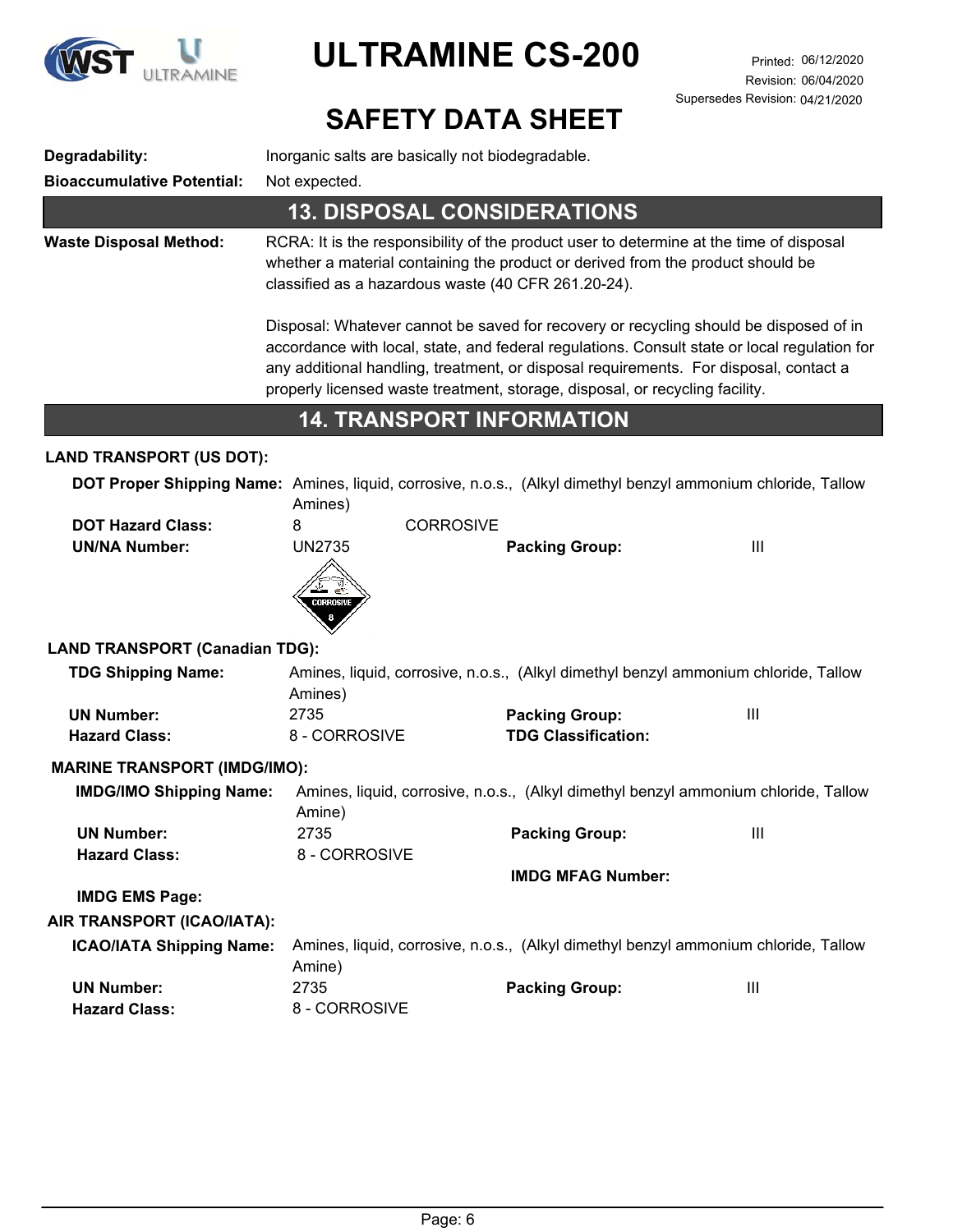

### **SAFETY DATA SHEET**

### **15. REGULATORY INFORMATION**

|                                                      | EPA SARA (Superfund Amendments and Reauthorization Act of 1986) Lists                                                                                                                                                                                                                                                                                                                                                                                                                                                                                                                                                                                                                                                                                            |                                                                                                                                                                                                                                                                                                                                                             |                                                                                                                                                                      |              |
|------------------------------------------------------|------------------------------------------------------------------------------------------------------------------------------------------------------------------------------------------------------------------------------------------------------------------------------------------------------------------------------------------------------------------------------------------------------------------------------------------------------------------------------------------------------------------------------------------------------------------------------------------------------------------------------------------------------------------------------------------------------------------------------------------------------------------|-------------------------------------------------------------------------------------------------------------------------------------------------------------------------------------------------------------------------------------------------------------------------------------------------------------------------------------------------------------|----------------------------------------------------------------------------------------------------------------------------------------------------------------------|--------------|
| CAS#                                                 | Ingredient(s)                                                                                                                                                                                                                                                                                                                                                                                                                                                                                                                                                                                                                                                                                                                                                    | S. 302 (EHS)                                                                                                                                                                                                                                                                                                                                                | S. 304 RQ                                                                                                                                                            | S. 313 (TRI) |
| 143239-08-1                                          | 2-Butenedioic acid (2Z)-, sodium salt (1:2),<br>reaction products with sodium phosphonate (1:2)                                                                                                                                                                                                                                                                                                                                                                                                                                                                                                                                                                                                                                                                  | No                                                                                                                                                                                                                                                                                                                                                          | No                                                                                                                                                                   | No           |
| 61791-26-2                                           | Fatty alkylamine, ethoxylated                                                                                                                                                                                                                                                                                                                                                                                                                                                                                                                                                                                                                                                                                                                                    | No                                                                                                                                                                                                                                                                                                                                                          | No                                                                                                                                                                   | No           |
| 68424-85-1                                           | Alkyl(C12-C16) dimethylbenzylammonium<br>chloride                                                                                                                                                                                                                                                                                                                                                                                                                                                                                                                                                                                                                                                                                                                | No                                                                                                                                                                                                                                                                                                                                                          | No                                                                                                                                                                   | No           |
| for SARA Title III Sections<br>311/312 as indicated: | This material meets the EPA [ ] Yes [X] No<br>Explosive<br>'Hazard Categories' defined [ ] Yes [X] No<br>[ ] Yes [X] No<br>[ ] Yes [X] No<br>Self-reactive<br>[ ] Yes [X] No<br>[ ] Yes [X] No<br>Pyrophoric gas<br>[ ] Yes [X] No<br>Self-heating<br>[ ] Yes [X] No<br>Organic peroxide<br>[ ] Yes [X] No<br>Corrosive to metal<br>[ ] Yes [X] No<br>[ ] Yes [X] No<br>[ ] Yes [X] No<br><b>Combustible Dust</b><br>[ ] Yes [X] No<br>[ ] Yes [X] No<br>[X] Yes [ ] No<br>[X] Yes [ ] No<br>[X] Yes [ ] No<br>[ ] Yes [X] No<br>Germ cell mutagenicity<br>[ ] Yes [X] No<br>Carcinogenicity<br>[ ] Yes [X] No<br>Reproductive toxicity<br>[ ] Yes [X] No<br>[ ] Yes [X] No<br><b>Aspiration Hazard</b><br>[ ] Yes [X] No<br>Simple Asphyxiant<br>[X] Yes [ ] No | Flammable (gases, aerosols, liquid, or solid)<br>Oxidizer (liquid, solid or gas)<br>Pyrophoric (liquid or solid)<br>Gas under pressure (compressed gas)<br>In contact with water emits flammable gas<br>Acute toxicity (any route of exposure)<br>Skin Corrosion or Irritation<br>Serious eye damage or eye irritation<br>Respiratory or Skin Sensitization | (Physical) Hazard Not Otherwise Classified (HNOC)<br>Specific target organ toxicity (single or repeated exposure)<br>(Health) Hazard Not Otherwise Classified (HNOC) |              |
| CAS#                                                 | Ingredient(s)                                                                                                                                                                                                                                                                                                                                                                                                                                                                                                                                                                                                                                                                                                                                                    |                                                                                                                                                                                                                                                                                                                                                             | Canadian NPRI Canadian IDL Canadian DSL                                                                                                                              |              |
| 143239-08-1                                          | 2-Butenedioic acid (2Z)-, sodium salt (1:2),<br>reaction products with sodium phosphonate (1:2)                                                                                                                                                                                                                                                                                                                                                                                                                                                                                                                                                                                                                                                                  | No                                                                                                                                                                                                                                                                                                                                                          | No.                                                                                                                                                                  | No           |
| 61791-26-2                                           | Fatty alkylamine, ethoxylated                                                                                                                                                                                                                                                                                                                                                                                                                                                                                                                                                                                                                                                                                                                                    | No                                                                                                                                                                                                                                                                                                                                                          | No                                                                                                                                                                   | Yes          |
| 68424-85-1                                           | Alkyl(C12-C16) dimethylbenzylammonium<br>chloride                                                                                                                                                                                                                                                                                                                                                                                                                                                                                                                                                                                                                                                                                                                | No                                                                                                                                                                                                                                                                                                                                                          | No                                                                                                                                                                   | Yes          |
| CAS#                                                 | Ingredient(s)                                                                                                                                                                                                                                                                                                                                                                                                                                                                                                                                                                                                                                                                                                                                                    | <b>Other US EPA or State Lists</b>                                                                                                                                                                                                                                                                                                                          |                                                                                                                                                                      |              |
| 143239-08-1                                          | 2-Butenedioic acid (2Z)-, sodium salt (1:2),<br>reaction products with sodium phosphonate (1:2)                                                                                                                                                                                                                                                                                                                                                                                                                                                                                                                                                                                                                                                                  | PROP.65: No                                                                                                                                                                                                                                                                                                                                                 | CAA HAP, ODC: No; CWA NPDES: No; TSCA: No; CA                                                                                                                        |              |
| 61791-26-2                                           | Fatty alkylamine, ethoxylated                                                                                                                                                                                                                                                                                                                                                                                                                                                                                                                                                                                                                                                                                                                                    | Inventory; CA PROP.65: No                                                                                                                                                                                                                                                                                                                                   | CAA HAP, ODC: No; CWA NPDES: No; TSCA: Yes -                                                                                                                         |              |
| 68424-85-1                                           | Alkyl(C12-C16) dimethylbenzylammonium<br>chloride                                                                                                                                                                                                                                                                                                                                                                                                                                                                                                                                                                                                                                                                                                                | Inventory, 4 Test; CA PROP.65: No                                                                                                                                                                                                                                                                                                                           | CAA HAP, ODC: No; CWA NPDES: No; TSCA: Yes -                                                                                                                         |              |